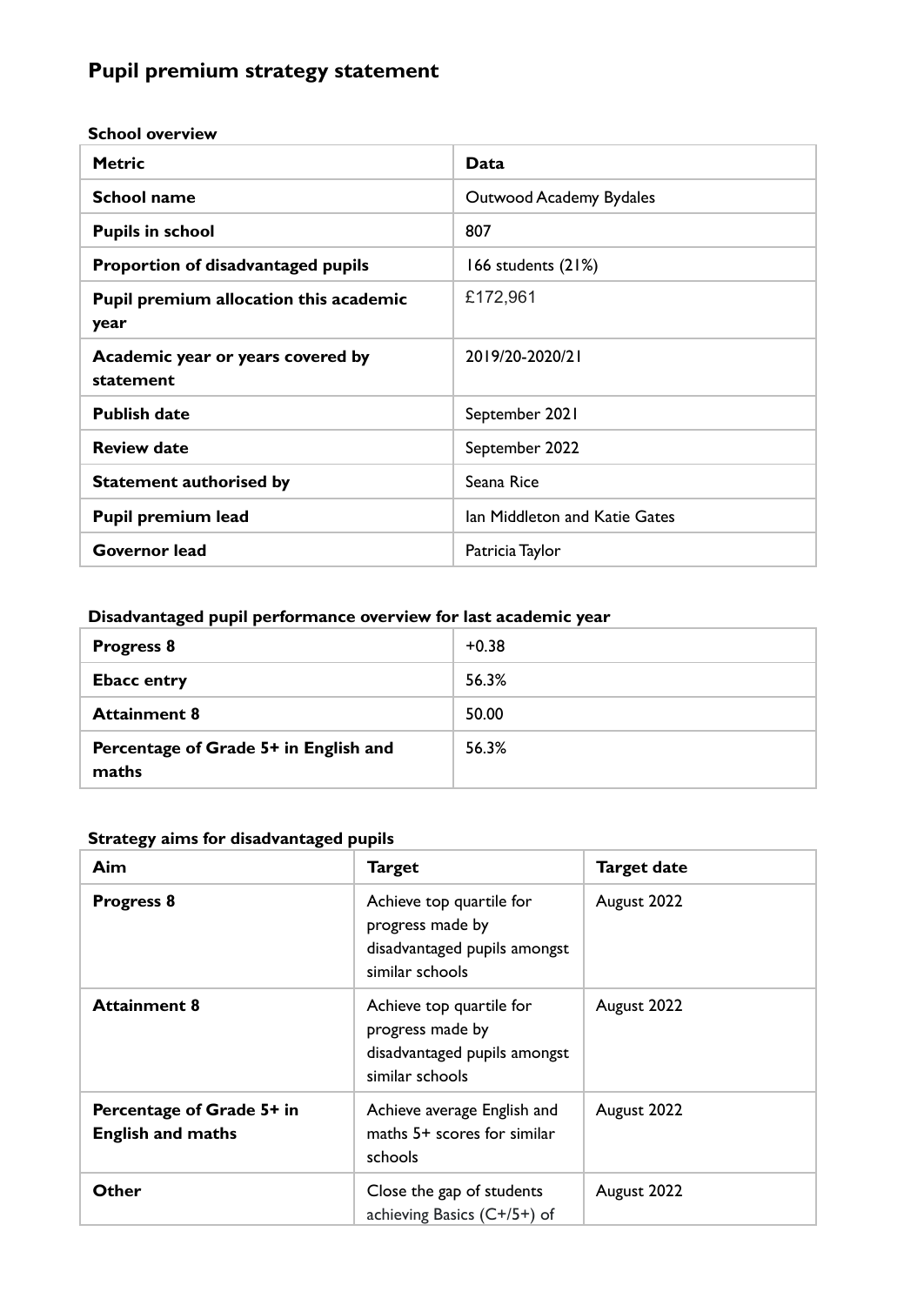|                    | PP students (56.3%)<br>compared to Non-PP<br>students (78.6%)                                                |             |
|--------------------|--------------------------------------------------------------------------------------------------------------|-------------|
| <b>Ebacc entry</b> | Close the gap of students<br>studying ebacc of PP<br>students (56.3%) compared<br>to Non-PP students (82.5%) | August 2022 |
| <b>Attendance</b>  | Improve attendance to<br>national average                                                                    | August 2022 |

#### **Teaching priorities for current academic year**

| <b>Measure</b>                                          | <b>Activity</b>                                                                                                                                                                                                                                               |
|---------------------------------------------------------|---------------------------------------------------------------------------------------------------------------------------------------------------------------------------------------------------------------------------------------------------------------|
| <b>Priority I</b>                                       | Further enhance quality first teaching to ensure the progress of<br>vulnerable groups is in line with their peers.                                                                                                                                            |
| <b>Priority 2</b>                                       | High quality training and CPD opportunities for middle leaders<br>across the academy to develop their excellence in leading the<br>curriculums (intrinsic, academic, enhanced and elective).                                                                  |
| <b>Barriers to learning these</b><br>priorities address | Ensuring that students have exposure to a well-developed and<br>knowledge rich curriculum. Ensuring that, via middle leaders,<br>all staff are experts in their field and have access to the highest<br>quality CPD that informs their planning and teaching. |
| <b>Projected spending</b>                               | £10,000                                                                                                                                                                                                                                                       |

#### **Targeted academic support for current academic year**

| <b>Measure</b>                                          | <b>Activity</b>                                                                                                           |
|---------------------------------------------------------|---------------------------------------------------------------------------------------------------------------------------|
| <b>Priority I</b>                                       | Provide 1:1/small group tuition to improve the Progress 8 data<br>for vulnerable groups (SEND and disadvantaged students) |
| <b>Priority 2</b>                                       | Implement Ruth Miskin - Read Write Inc Fastrack to support<br>students with poor reading.                                 |
| <b>Barriers to learning these</b><br>priorities address | Attainment, reading                                                                                                       |
| <b>Projected spending</b>                               | £59,453                                                                                                                   |

## **Wider strategies for current academic year**

| <b>Measure</b>    | <b>Activity</b>                                                                                                  |  |
|-------------------|------------------------------------------------------------------------------------------------------------------|--|
| <b>Priority I</b> | Targeted intervention for disadvantaged students whose<br>attendance is low or within persistent absentee range. |  |